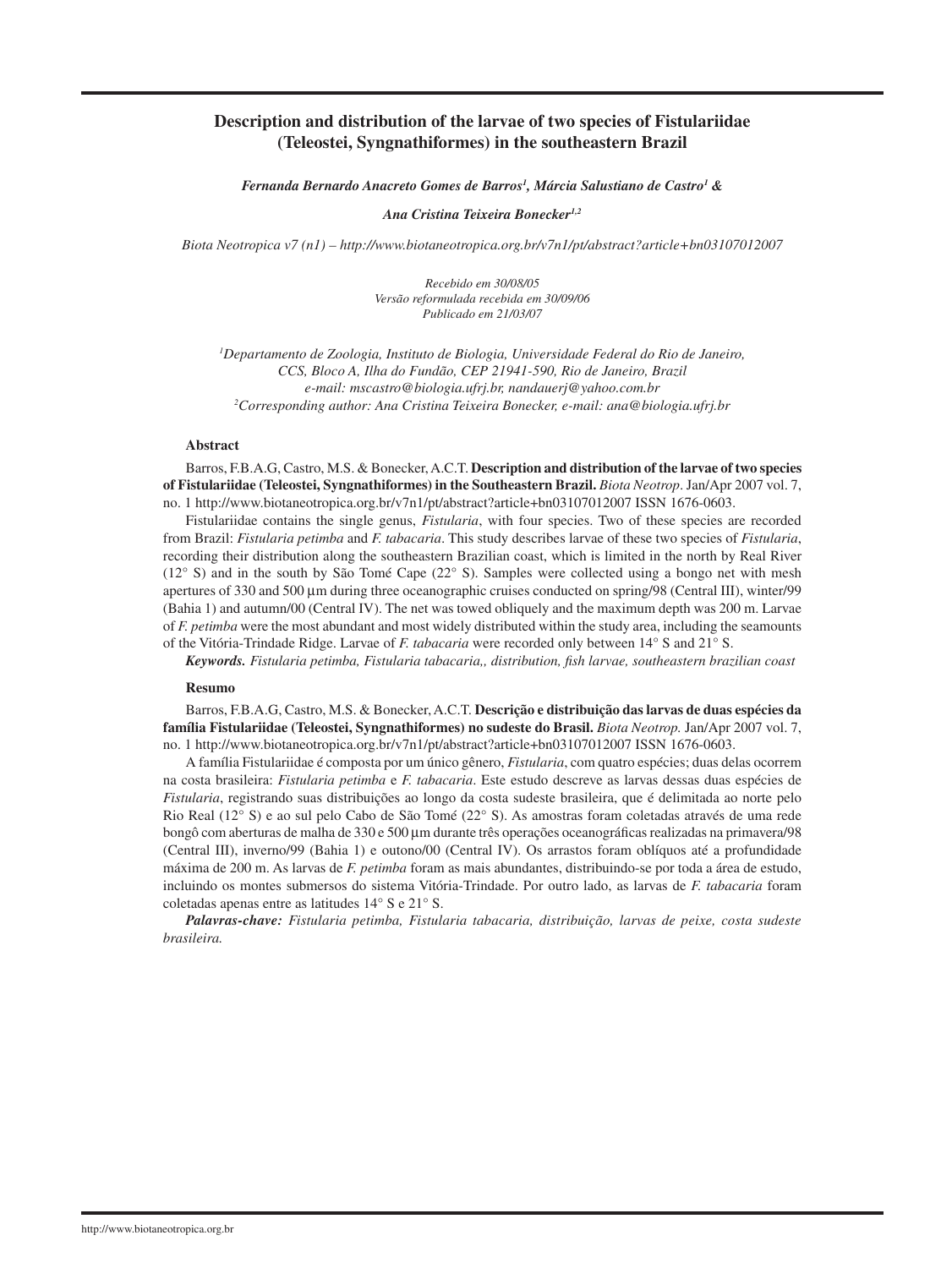### **Introduction**

Fistulariids are widely distributed in tropical and subtropical waters of the world. All species are marine, occurring in shallow waters of the seas (Fritzsche 1976, Nelson 1994). The long tubular snout is an adaptation for feeding among reefs (Nelson 1994).

Fistulariidae contains the single genus, *Fistularia*, with four species. Fritzsche (1976) reviewed the cornetfishes and the relationships of these four species. According with this author, it is possible to define two groups of species based on morphological characteristics and on their distribution.

*Fistularia commersonii* Rüppell (1838) and *F. corneta* (Gilbert & Starks 1904) occur in the Indo-Pacific and in the Eastern Pacific Ocean, respectively. *Fistularia petimba* Lacepède (1803) occurs in the Tropical Atlantic, Indo-West-Pacific region, Australia and Hawaii; while *F. tabacaria* Linnaeus (1758) has been recorded in the Tropical Atlantic (Fritzsche 1976). Along the Brazilian coast, adults of *F. petimba* and *F. tabacaria* have been recorded in the southeast and south regions, and also near rocky reef sites (Figueiredo & Menezes 1980, Nunan 1992, Figueiredo et al. 2002).

This is the first published account of the occurrence of *Fistularia* larval along the Brazilian coast. Also included are the descriptions of the two species of *Fistularia* recorded from this area and analysis of their distributions.

### **Material and Methods**

**Real River** Salvador

**Sergipe State** 

Abrolhos Bank

Bahia State

Espírito Santo State

São Tomé

The material used in this study is part of the Brazilian Program "Assessment of the Sustainable Yield of the Living Resources in the Exclusive Economic Zone" (REVIZEE). Sampling stations were distributed along the Brazilian coast, between Real River (12° S) and São Tomé Cape (22° S), totaling 330 stations during three oceanographic cruises: spring/98 (Central III), winter/99 (Bahia 1) and autumn/00 (Central IV) (Figure 1).

Ichthyoplankton was collected through oblique hauls using a bongo net (mesh apertures of 330 and 500 µm), up to 200 m deep

Royal Charlotte

A

Rodger <sup>◎</sup>Hotspur

 $\circ$ 

Davis Columbia

Vitória-Trindade Ridge

Vitória Jaseur Component Matin Vaz

(see Castro & Bonecker 2005 for detailed information about the study area and the sampling methodology).

The characters used to identify Fistulariidae larvae were based in Moser & Charter (1996) and Ditty et al. (2005): dorsal and anal fin positions, pigment pattern, preanal distance, head and snout length. Measurements of standard length (SL) were taken from the tip of the upper jaw to the end of the hypural with a micrometer ruler (0.1 mm precision).

Larval stages were categorized according to the state of notochord flexion: preflexion, flexion and postflexion stages (Richards, 2006).

All larvae were deposited in the larval fish collection of the Zooplankton and Ichthyoplankton Integrated Laboratory of Federal University of Rio de Janeiro – Brazil (DZUFRJ).

### **Results and Discussion**

A total of 64 larvae of *Fistularia* were analyzed (41 of *F. petimba* and 23 of *F. tabacaria*). All development stages were observed for both species, except the postflexion stage that was not observed to *F. tabacaria* (Table 1).

During the preflexion stage, *F. petimba* larvae have long slender body, and the snout is short with pigments from its beginning to the eye. The finfold is still present. The gut is long and its end is close to the dorsal fin origin. The ventral region of the body has small spots of pigment extending to the caudal peduncle (Figure 2a). This pigment pattern was observed in all development stages.

In flexion, the first rays of pectoral, dorsal and anal fins begin to form. The dorsal and anal fin bases are in opposition. The snout becomes longer and tubular with pigment scattered over it. Head spination begins to form with small supra-occipital ridge and serrations on the snout. The two inner rays of the caudal fin are well developed. The gut is long and ends close to the anal fin origin.

During the postflexion, the larvae resemble an adult. The forebrain bone ridges are completely formed, and the snout is very serrated. Pectoral, anal, dorsal and caudal fin rays are formed and the inner rays caudal are longer (Figure 2b).

10°

N

S W<del>⊰∦⊱</del>E

12°

 $14<sup>°</sup>$ 

16°

18°

20°

鳌

▲ ❤



10°

 $12<sup>°</sup>$ 

 $14^{\circ}$ 

16°

 $-18^\circ$ 

Espírito Santo State

A

Bahia State

**Salvador** 

**Real River** 

**Sergipe State** 

São Tomé

20°

Trindade

**Figura 1.** a) Área de estudo destacando os principais acidentes geográficos; e b) a localização das estações durante as três operações oceanográficas.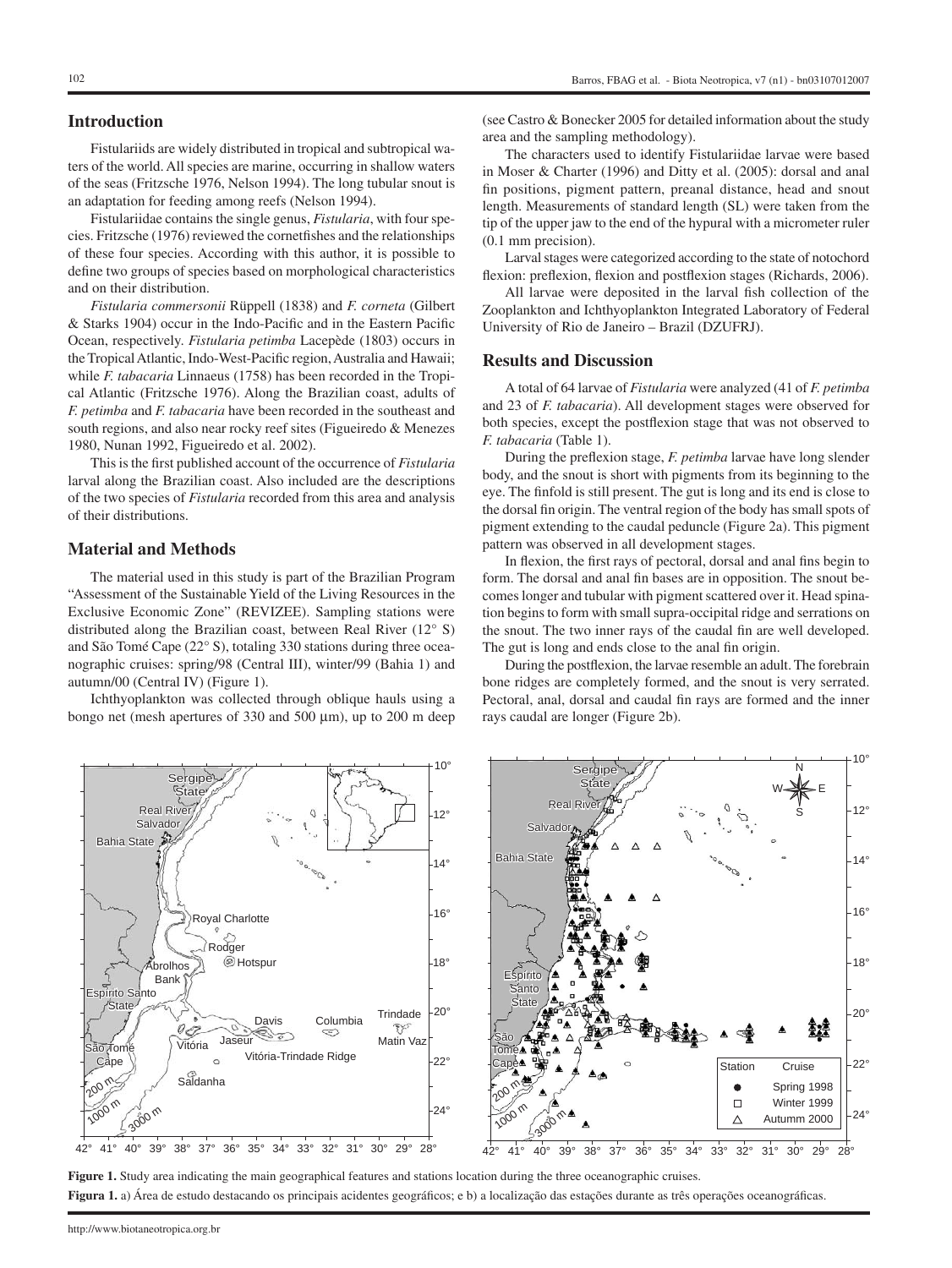*Fistularia tabacaria* larvae have a short gut comprising 1/3 of the standard length during preflexion. Pigment is present along the ventral margin of the body extending from gut to the caudal peduncle (Figure 3a). This pattern occurs in all larval development stages. Pigment is also scattered over the short snout. In preflexion stage, dorsal and anal fin rays begin to form and as in *F. petimba*, their bases are also in opposition (Figure 3b). However, the dorsal and anal fin bases of *F. tabacaria* are longer than in *F. petimba* (Table 1).

During the postflexion, fin rays are completely formed and the inner caudal fin rays are long.

Larvae of *Fistularia petimba* were widely distributed within the study area, including the seamounts of the Vitória-Trindade Ridge (Figure 4a), but larvae of *F. tabacaria* were recorded only between 14° S and 21° S (Figure 4b).



**Figure 2.** a) Preflexion (DZUFRJ 1397; 9.0 mm) and b) flexion (DZUFRJ 10320; 20.0 mm) larvae of *Fistularia petimba*.

**Figura 2.** Larvas de *Fistularia petimba* em a) pré-flexão (DZUFRJ 1397; 9,0 mm) e b) flexão (DZUFRJ 10320; 20,0 mm).



**Figure 3.** a) Preflexion (DZUFRJ 377; 6.0 mm) and b) flexion (DZUFRJ 2663; 17.0 mm) larvae of *Fistularia tabacaria*.

**Figura 3.** Larvas de *Fistularia tabacaria* em a) pré-flexão (DZUFRJ 377; 6,0 mm) e b) flexão (DZUFRJ 2663; 17,0 mm).



**Figure 4.** Distribution of *Fistularia petimba* a) and *F. tabacaria* b) larvae along the southeastern Brazilian coast.

**Figura 4.** Distribuição das larvas de *Fistularia petimba* a) e *F. tabacaria* b) ao longo da costa sudeste brasileira.

**Table 1.** Comparative measurements (mm) of *Fistularia petimba* and *F. tabacaria* collected along the southeastern Brazilian coast. **Tabela 1.** Comparação das medidas (mm) dos diferentes estágios de desenvolvimento de *F. petimba* e *F. tabacaria* coletados ao longo da costa sudeste brasileira.

|                                  | F. petimba   |               |               | F. tabacaria |             |
|----------------------------------|--------------|---------------|---------------|--------------|-------------|
|                                  | Preflexion   | Flexion       | Postflexion   | Preflexion   | Flexion     |
| N                                | 28           |               |               |              | 4           |
| Standard length                  | $6.5 - 16.5$ | $17.0 - 26.5$ | $55.0 - 64.0$ | $6.0 - 12.5$ | $13 - 21.0$ |
| Head length                      | $1.0 - 3.5$  | $3.5 - 7.0$   | $15.0 - 19.0$ | $1.0 - 2.5$  | $3.0 - 4.0$ |
| Snout length                     | $0.5 - 2.2$  | $2.5 - 4.0$   | $12.0 - 14.0$ | $0.5 - 1.5$  | $1.5 - 2.5$ |
| Pre-anal distance                | $4.0 - 9.0$  | $9.0 - 12.5$  | $19.0 - 23.0$ | $4.0 - 5.0$  | $5.0 - 6.0$ |
| Dorsal and anal fins base length | 0.5          | $0.5 - 1.5$   | $1.5 - 2.5$   | $1.0 - 1.5$  | $1.5 - 2.0$ |